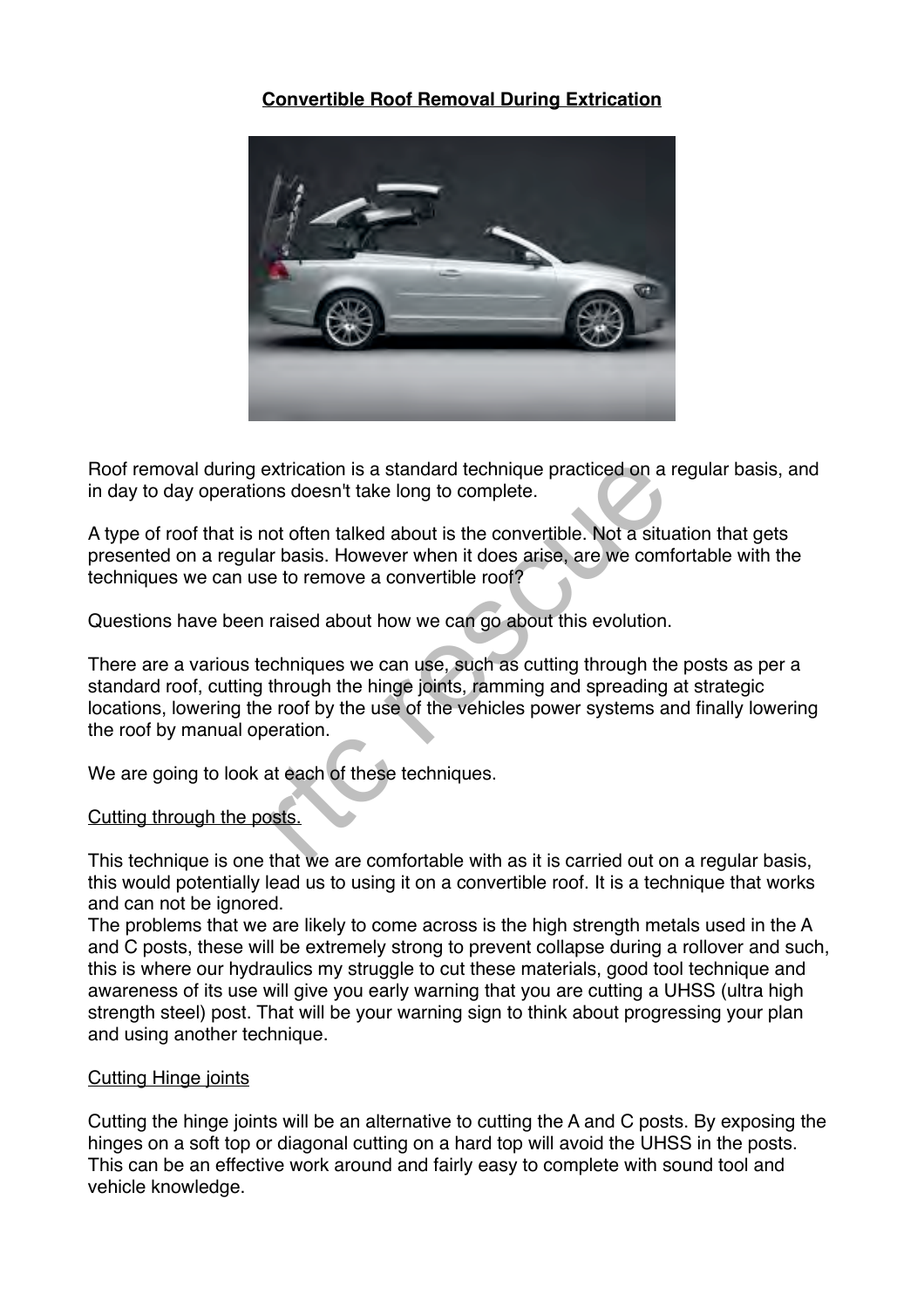

## Ramming and spreading

Ramming and spreading is a very effective technique for hardtops and standard roof removal where we are faced with UHSS that we can not cut.

For a convertible it works very well to break the hinge joints front and rear allowing complete roof removal, as with all techniques we must make sure we expose all the areas that we will be ramming, purchase points and push points. ing is a very effective technique for hardtops and<br>
e faced with UHSS that we can not cut.<br>
orks very well to break the hinge joints front and re<br>
I, as with all techniques we must make sure we e.<br>
ng, purchase points and

Here we can see the various methods of roof removal using spreaders and rams to break the roof from the fixings.

A very effective technique if practiced regularly.





Photos from of Jörg Heck of Moditech

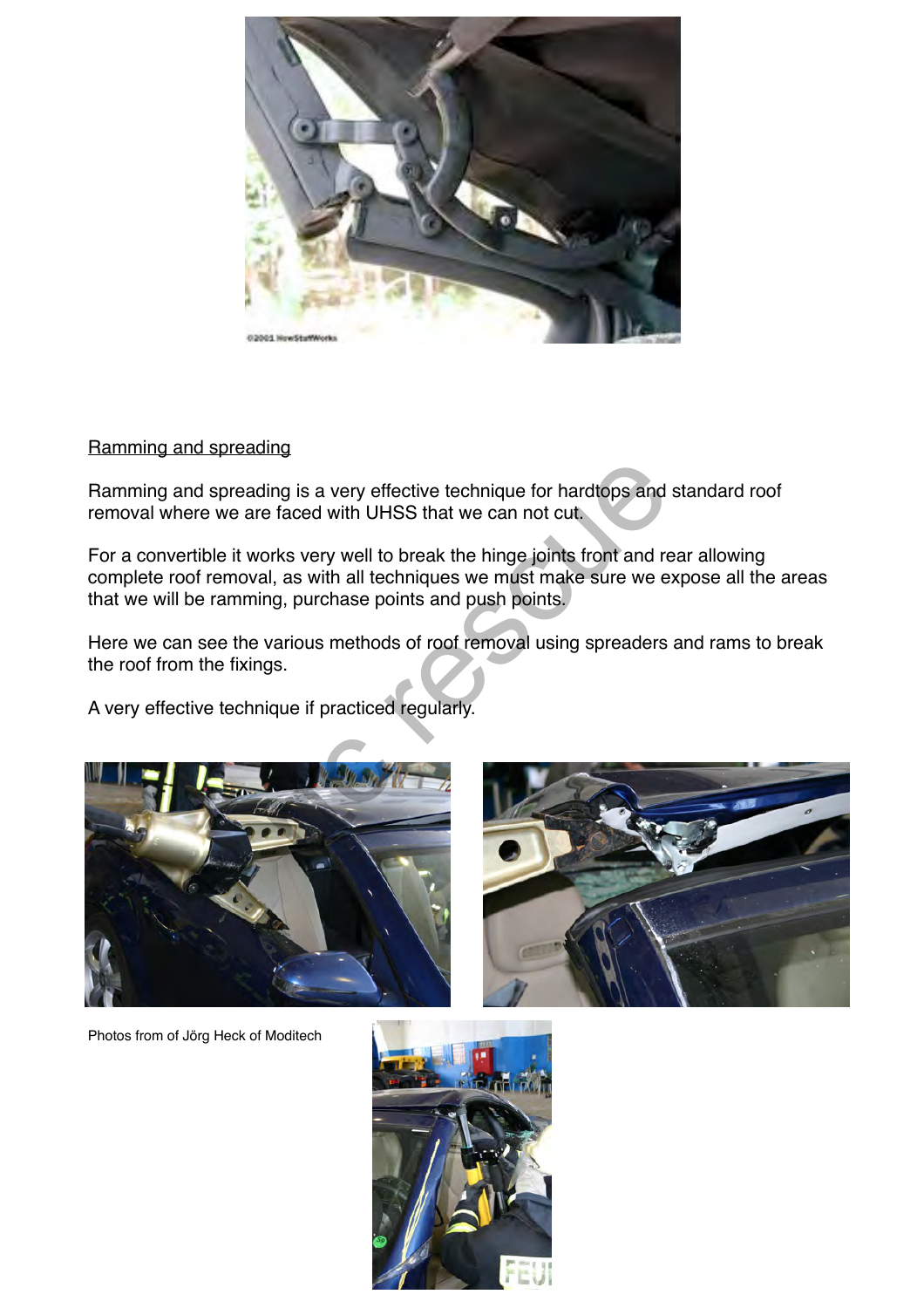## Lowering the roof automatically

Incidents can be very stressful places with a lot going on, this can lead to the simple things being missed.

One of the many reasons we do not disconnect the battery immediately is for this reason, we should get into the habit of unbolting the connectors/terminals and not cut them, this will allow for the re-connection of the battery should power be needed.

If the roof is fairly intact and the roof joints have not been damaged and roof removal is required for casualty care, we can use the vehicles electrical systems to lower the roof. Once this is completed we can then deal with the battery. A very simple technique and very useful when it presents itself. Don't forget to ask the driver or passengers if viable to get information on using these systems.

## Manual roof operation

In a situation where we have lost power to the vehicle or inadvertently cut the battery cables, so can no longer offer power to the roof system the thought of manually lowering the roof has been raised.

Such a simple idea that would be effective in such a situation. However lowering the roof manually is not an easy job, there are a lot of procedures and specific tools needed to manually lower a convertible roof. re have lost power to the vehicle or inadvertently of the roof system the thought of red.<br>
at would be effective in such a situation. However<br>
sy job, there are a lot of procedures and specific to<br>
vertible roof.<br>
Ild take

The time that this would take is therefore not conducive to extrication time frames. It is not a simple job to complete and every vehicle is different.

A very effective technique that unfortunately does not fit into our extrication tool kit at the present time.

With a crash damaged vehicle a lot of the points that would need to be accessed to allow this technique would not be accessible.

One thing to be aware of for any convertible roof removal technique is the Hydraulic fluid pipes, these can run through the C posts and if ruptured under pressure will create a high pressure hydraulic fluid jet, possible causing injury or contamination to personnel and the scene. Make sure you expose any area you are going to cut, spread or ram.